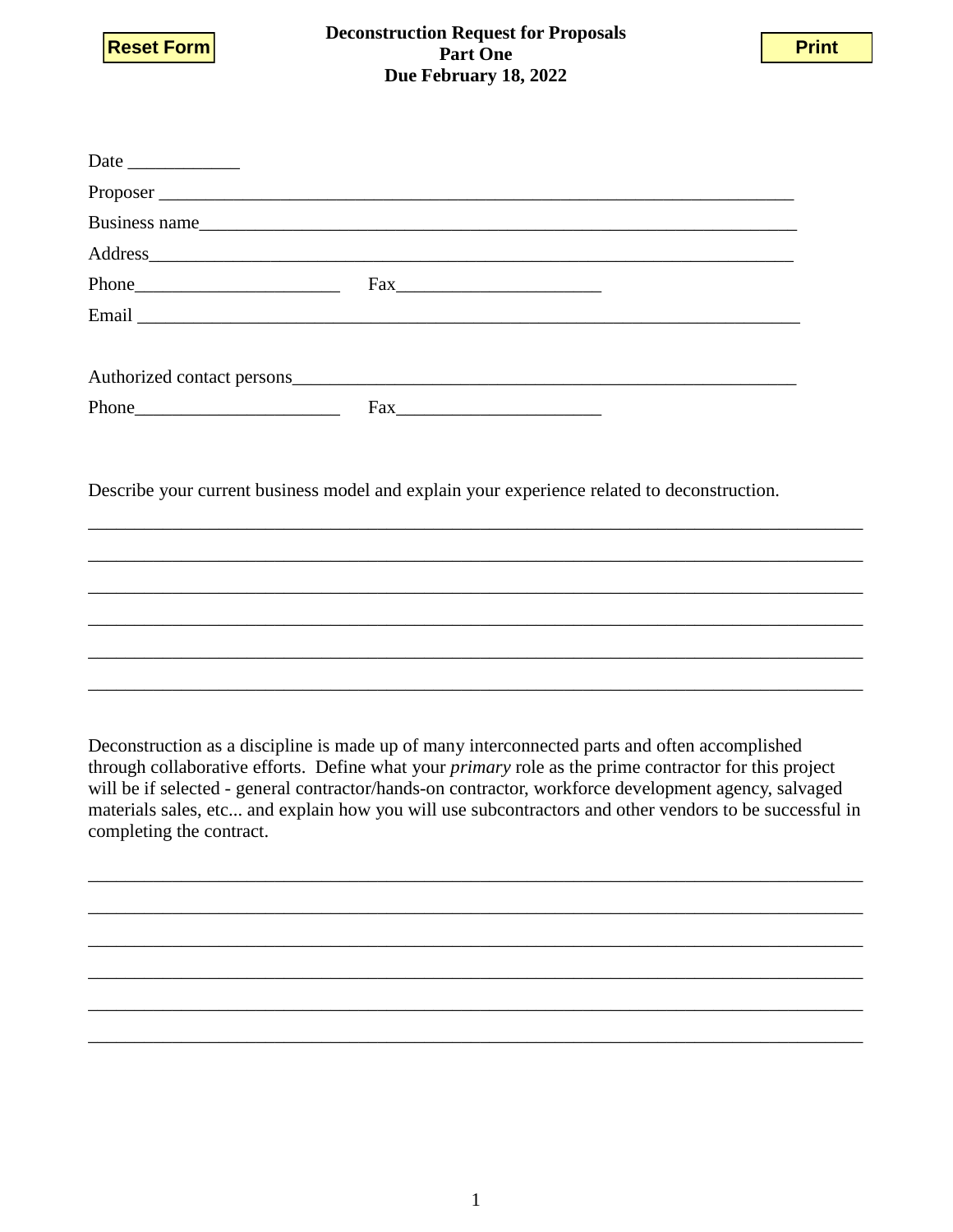Describe the general method(s) of deconstruction you intend to use  $-$  all hand, hybrid - hand and machine, machine, other Also briefly describe (in general terms) how materials will be handled and processed from removal from structure to point of sale or donation.



## **Workforce**

From the perspective of the workforce participants, explain how your proposal will provide meaningful and sustainable employment opportunities throughout and after the term of this contract.

Where will your workforce come from?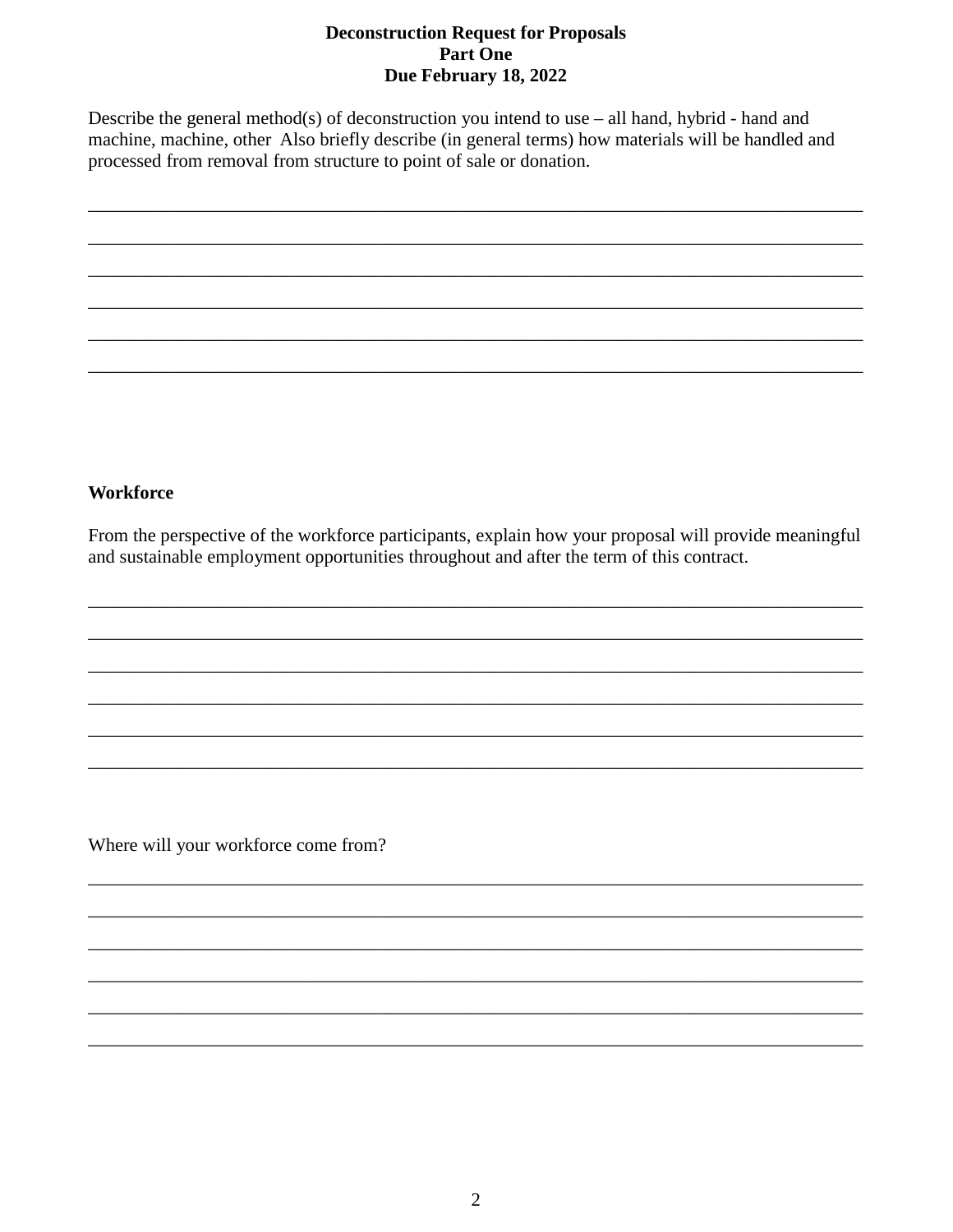Will you utilize the same workers throughout the term of the contract or will you rotate your workforce? Explain how this benefits your firm and the City.

Will you create in-house destination employment opportunities for workforce participants as a result of this contract? If so, will those extend beyond the terms of the contract? If yes, Explain how.

### **Salvage/Waste Diversion**

What is your projected overall percentage of waste diversion with this contract? What portion of this will be through materials salvaged for reuse or re-purpose?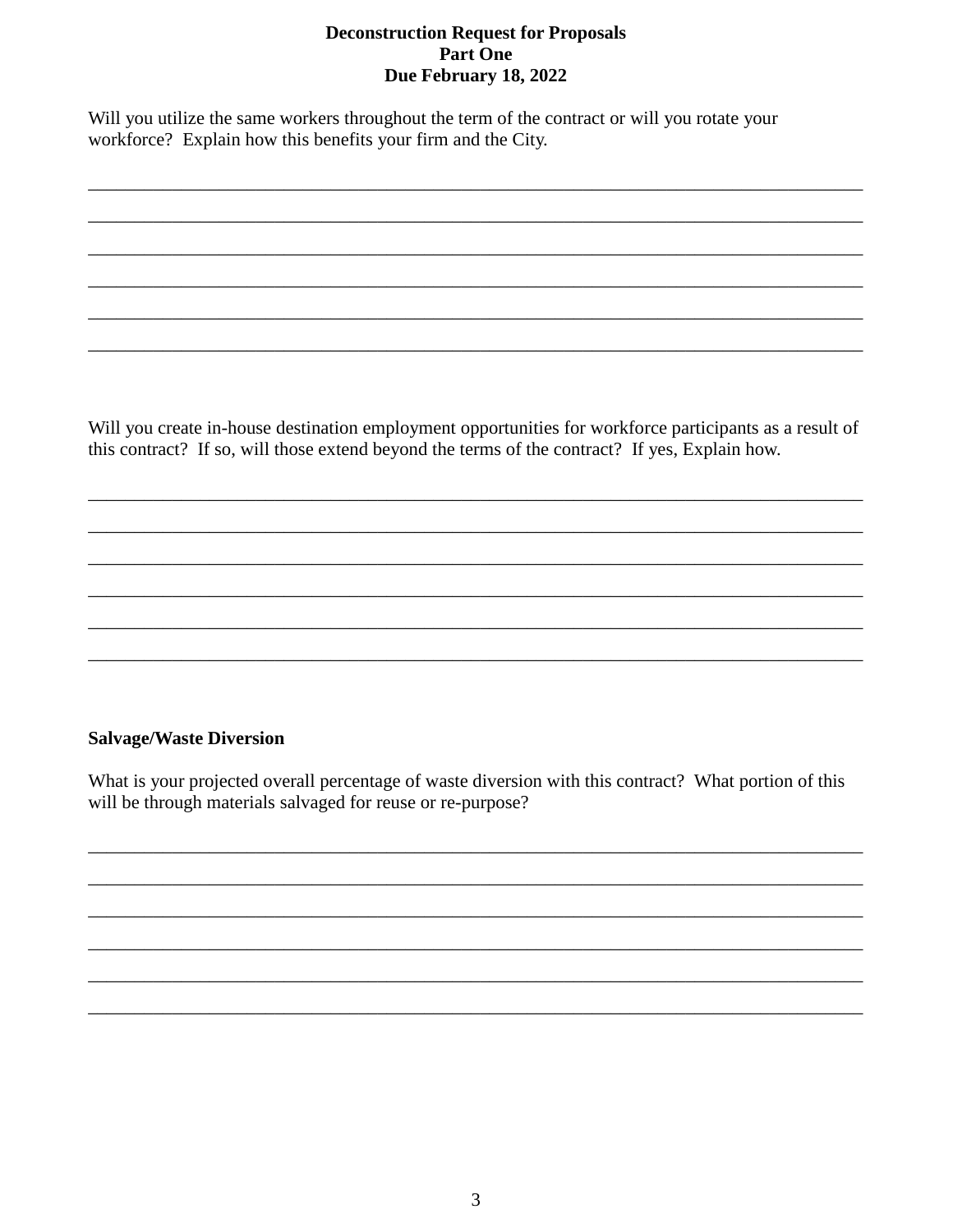Identify the top 6 materials which will be sought for salvage. Order them by those of most to least value/cost savings offset to you as a salvaged item to and explain if your order is based on dollar value per piece or other value based on diversion goals. A simple answer is sufficient. Do not include dollar amounts or proprietary information.

Where will you process, store or sell salvaged materials? Provide details.

What is your current capacity/infrastructure to handle and move materials to markets or end users?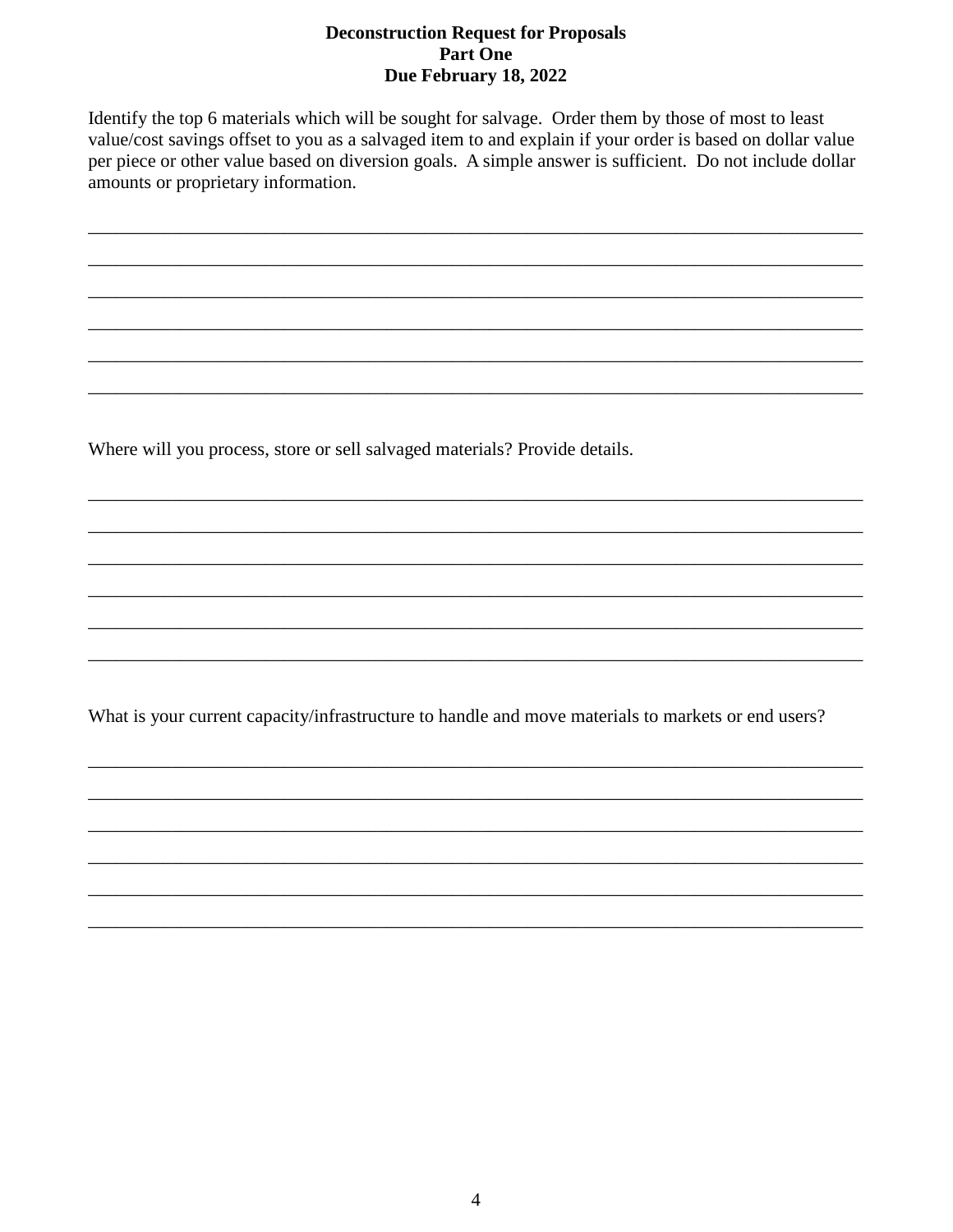\_\_\_\_\_\_\_\_\_\_\_\_\_\_\_\_\_\_\_\_\_\_\_\_\_\_\_\_\_\_\_\_\_\_\_\_\_\_\_\_\_\_\_\_\_\_\_\_\_\_\_\_\_\_\_\_\_\_\_\_\_\_\_\_\_\_\_\_\_\_\_\_\_\_\_\_\_\_\_\_\_\_\_

\_\_\_\_\_\_\_\_\_\_\_\_\_\_\_\_\_\_\_\_\_\_\_\_\_\_\_\_\_\_\_\_\_\_\_\_\_\_\_\_\_\_\_\_\_\_\_\_\_\_\_\_\_\_\_\_\_\_\_\_\_\_\_\_\_\_\_\_\_\_\_\_\_\_\_\_\_\_\_\_\_\_\_

\_\_\_\_\_\_\_\_\_\_\_\_\_\_\_\_\_\_\_\_\_\_\_\_\_\_\_\_\_\_\_\_\_\_\_\_\_\_\_\_\_\_\_\_\_\_\_\_\_\_\_\_\_\_\_\_\_\_\_\_\_\_\_\_\_\_\_\_\_\_\_\_\_\_\_\_\_\_\_\_\_\_\_

\_\_\_\_\_\_\_\_\_\_\_\_\_\_\_\_\_\_\_\_\_\_\_\_\_\_\_\_\_\_\_\_\_\_\_\_\_\_\_\_\_\_\_\_\_\_\_\_\_\_\_\_\_\_\_\_\_\_\_\_\_\_\_\_\_\_\_\_\_\_\_\_\_\_\_\_\_\_\_\_\_\_\_

\_\_\_\_\_\_\_\_\_\_\_\_\_\_\_\_\_\_\_\_\_\_\_\_\_\_\_\_\_\_\_\_\_\_\_\_\_\_\_\_\_\_\_\_\_\_\_\_\_\_\_\_\_\_\_\_\_\_\_\_\_\_\_\_\_\_\_\_\_\_\_\_\_\_\_\_\_\_\_\_\_\_\_

\_\_\_\_\_\_\_\_\_\_\_\_\_\_\_\_\_\_\_\_\_\_\_\_\_\_\_\_\_\_\_\_\_\_\_\_\_\_\_\_\_\_\_\_\_\_\_\_\_\_\_\_\_\_\_\_\_\_\_\_\_\_\_\_\_\_\_\_\_\_\_\_\_\_\_\_\_\_\_\_\_\_\_

How will this contract benefit the growth or expansion of your current capacity?

Real-time reporting projected goals and goals met will be required throughout the entire term of this project. **Include a sample of your written pre-decon salvage/waste diversion plan and post-decon salvage/waste diversion reporting forms.**

How do you envision forming partnerships to help you in achieving and/or exceeding the salvage and waste diversion goals you outlined above?

\_\_\_\_\_\_\_\_\_\_\_\_\_\_\_\_\_\_\_\_\_\_\_\_\_\_\_\_\_\_\_\_\_\_\_\_\_\_\_\_\_\_\_\_\_\_\_\_\_\_\_\_\_\_\_\_\_\_\_\_\_\_\_\_\_\_\_\_\_\_\_\_\_\_\_\_\_\_\_\_\_\_\_

\_\_\_\_\_\_\_\_\_\_\_\_\_\_\_\_\_\_\_\_\_\_\_\_\_\_\_\_\_\_\_\_\_\_\_\_\_\_\_\_\_\_\_\_\_\_\_\_\_\_\_\_\_\_\_\_\_\_\_\_\_\_\_\_\_\_\_\_\_\_\_\_\_\_\_\_\_\_\_\_\_\_\_

\_\_\_\_\_\_\_\_\_\_\_\_\_\_\_\_\_\_\_\_\_\_\_\_\_\_\_\_\_\_\_\_\_\_\_\_\_\_\_\_\_\_\_\_\_\_\_\_\_\_\_\_\_\_\_\_\_\_\_\_\_\_\_\_\_\_\_\_\_\_\_\_\_\_\_\_\_\_\_\_\_\_\_

\_\_\_\_\_\_\_\_\_\_\_\_\_\_\_\_\_\_\_\_\_\_\_\_\_\_\_\_\_\_\_\_\_\_\_\_\_\_\_\_\_\_\_\_\_\_\_\_\_\_\_\_\_\_\_\_\_\_\_\_\_\_\_\_\_\_\_\_\_\_\_\_\_\_\_\_\_\_\_\_\_\_\_

\_\_\_\_\_\_\_\_\_\_\_\_\_\_\_\_\_\_\_\_\_\_\_\_\_\_\_\_\_\_\_\_\_\_\_\_\_\_\_\_\_\_\_\_\_\_\_\_\_\_\_\_\_\_\_\_\_\_\_\_\_\_\_\_\_\_\_\_\_\_\_\_\_\_\_\_\_\_\_\_\_\_\_

\_\_\_\_\_\_\_\_\_\_\_\_\_\_\_\_\_\_\_\_\_\_\_\_\_\_\_\_\_\_\_\_\_\_\_\_\_\_\_\_\_\_\_\_\_\_\_\_\_\_\_\_\_\_\_\_\_\_\_\_\_\_\_\_\_\_\_\_\_\_\_\_\_\_\_\_\_\_\_\_\_\_\_

Explain how your firm currently works toward the promotion of deconstruction and waste diversion and how this contracting opportunity would benefit the City's objective of promoting private deconstruction and development of private markets for salvaged materials.

\_\_\_\_\_\_\_\_\_\_\_\_\_\_\_\_\_\_\_\_\_\_\_\_\_\_\_\_\_\_\_\_\_\_\_\_\_\_\_\_\_\_\_\_\_\_\_\_\_\_\_\_\_\_\_\_\_\_\_\_\_\_\_\_\_\_\_\_\_\_\_\_\_\_\_\_\_\_\_\_\_\_\_

\_\_\_\_\_\_\_\_\_\_\_\_\_\_\_\_\_\_\_\_\_\_\_\_\_\_\_\_\_\_\_\_\_\_\_\_\_\_\_\_\_\_\_\_\_\_\_\_\_\_\_\_\_\_\_\_\_\_\_\_\_\_\_\_\_\_\_\_\_\_\_\_\_\_\_\_\_\_\_\_\_\_\_

\_\_\_\_\_\_\_\_\_\_\_\_\_\_\_\_\_\_\_\_\_\_\_\_\_\_\_\_\_\_\_\_\_\_\_\_\_\_\_\_\_\_\_\_\_\_\_\_\_\_\_\_\_\_\_\_\_\_\_\_\_\_\_\_\_\_\_\_\_\_\_\_\_\_\_\_\_\_\_\_\_\_\_

\_\_\_\_\_\_\_\_\_\_\_\_\_\_\_\_\_\_\_\_\_\_\_\_\_\_\_\_\_\_\_\_\_\_\_\_\_\_\_\_\_\_\_\_\_\_\_\_\_\_\_\_\_\_\_\_\_\_\_\_\_\_\_\_\_\_\_\_\_\_\_\_\_\_\_\_\_\_\_\_\_\_\_

\_\_\_\_\_\_\_\_\_\_\_\_\_\_\_\_\_\_\_\_\_\_\_\_\_\_\_\_\_\_\_\_\_\_\_\_\_\_\_\_\_\_\_\_\_\_\_\_\_\_\_\_\_\_\_\_\_\_\_\_\_\_\_\_\_\_\_\_\_\_\_\_\_\_\_\_\_\_\_\_\_\_\_

\_\_\_\_\_\_\_\_\_\_\_\_\_\_\_\_\_\_\_\_\_\_\_\_\_\_\_\_\_\_\_\_\_\_\_\_\_\_\_\_\_\_\_\_\_\_\_\_\_\_\_\_\_\_\_\_\_\_\_\_\_\_\_\_\_\_\_\_\_\_\_\_\_\_\_\_\_\_\_\_\_\_\_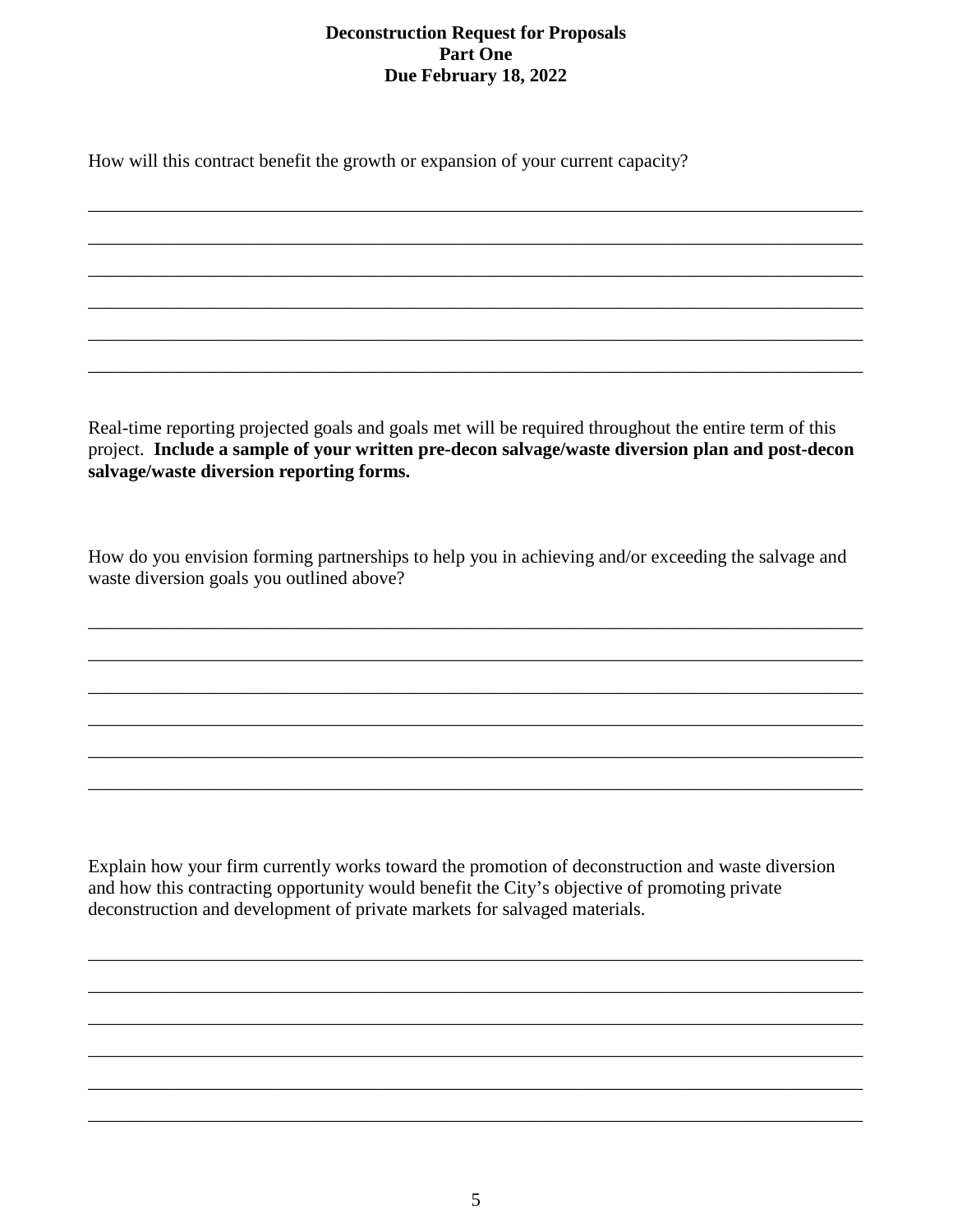### **Costs**

The City of Milwaukee has chosen to use deconstruction as a method to mitigate the growing number of blighted City-owned parcels similar to its mechanical demolition program. Every effort will be taken to select reasonable candidates for deconstruction but it is likely that some less-than-optimal properties will need to be included in those selected for this contract. How, if at all, would this impact costs to the City?

\_\_\_\_\_\_\_\_\_\_\_\_\_\_\_\_\_\_\_\_\_\_\_\_\_\_\_\_\_\_\_\_\_\_\_\_\_\_\_\_\_\_\_\_\_\_\_\_\_\_\_\_\_\_\_\_\_\_\_\_\_\_\_\_\_\_\_\_\_\_\_\_\_\_\_\_\_\_\_\_\_\_\_

\_\_\_\_\_\_\_\_\_\_\_\_\_\_\_\_\_\_\_\_\_\_\_\_\_\_\_\_\_\_\_\_\_\_\_\_\_\_\_\_\_\_\_\_\_\_\_\_\_\_\_\_\_\_\_\_\_\_\_\_\_\_\_\_\_\_\_\_\_\_\_\_\_\_\_\_\_\_\_\_\_\_\_

\_\_\_\_\_\_\_\_\_\_\_\_\_\_\_\_\_\_\_\_\_\_\_\_\_\_\_\_\_\_\_\_\_\_\_\_\_\_\_\_\_\_\_\_\_\_\_\_\_\_\_\_\_\_\_\_\_\_\_\_\_\_\_\_\_\_\_\_\_\_\_\_\_\_\_\_\_\_\_\_\_\_\_

\_\_\_\_\_\_\_\_\_\_\_\_\_\_\_\_\_\_\_\_\_\_\_\_\_\_\_\_\_\_\_\_\_\_\_\_\_\_\_\_\_\_\_\_\_\_\_\_\_\_\_\_\_\_\_\_\_\_\_\_\_\_\_\_\_\_\_\_\_\_\_\_\_\_\_\_\_\_\_\_\_\_\_

\_\_\_\_\_\_\_\_\_\_\_\_\_\_\_\_\_\_\_\_\_\_\_\_\_\_\_\_\_\_\_\_\_\_\_\_\_\_\_\_\_\_\_\_\_\_\_\_\_\_\_\_\_\_\_\_\_\_\_\_\_\_\_\_\_\_\_\_\_\_\_\_\_\_\_\_\_\_\_\_\_\_\_

\_\_\_\_\_\_\_\_\_\_\_\_\_\_\_\_\_\_\_\_\_\_\_\_\_\_\_\_\_\_\_\_\_\_\_\_\_\_\_\_\_\_\_\_\_\_\_\_\_\_\_\_\_\_\_\_\_\_\_\_\_\_\_\_\_\_\_\_\_\_\_\_\_\_\_\_\_\_\_\_\_\_\_

Through experience, efficiencies are gained. Do you anticipate that the experience and learning curve effects of deconstructing a larger volume of properties will create a benefit in cost savings to the City over the duration of this contract or in subsequent contracts?

\_\_\_\_\_\_\_\_\_\_\_\_\_\_\_\_\_\_\_\_\_\_\_\_\_\_\_\_\_\_\_\_\_\_\_\_\_\_\_\_\_\_\_\_\_\_\_\_\_\_\_\_\_\_\_\_\_\_\_\_\_\_\_\_\_\_\_\_\_\_\_\_\_\_\_\_\_\_\_\_\_\_\_

\_\_\_\_\_\_\_\_\_\_\_\_\_\_\_\_\_\_\_\_\_\_\_\_\_\_\_\_\_\_\_\_\_\_\_\_\_\_\_\_\_\_\_\_\_\_\_\_\_\_\_\_\_\_\_\_\_\_\_\_\_\_\_\_\_\_\_\_\_\_\_\_\_\_\_\_\_\_\_\_\_\_\_

\_\_\_\_\_\_\_\_\_\_\_\_\_\_\_\_\_\_\_\_\_\_\_\_\_\_\_\_\_\_\_\_\_\_\_\_\_\_\_\_\_\_\_\_\_\_\_\_\_\_\_\_\_\_\_\_\_\_\_\_\_\_\_\_\_\_\_\_\_\_\_\_\_\_\_\_\_\_\_\_\_\_\_

\_\_\_\_\_\_\_\_\_\_\_\_\_\_\_\_\_\_\_\_\_\_\_\_\_\_\_\_\_\_\_\_\_\_\_\_\_\_\_\_\_\_\_\_\_\_\_\_\_\_\_\_\_\_\_\_\_\_\_\_\_\_\_\_\_\_\_\_\_\_\_\_\_\_\_\_\_\_\_\_\_\_\_

\_\_\_\_\_\_\_\_\_\_\_\_\_\_\_\_\_\_\_\_\_\_\_\_\_\_\_\_\_\_\_\_\_\_\_\_\_\_\_\_\_\_\_\_\_\_\_\_\_\_\_\_\_\_\_\_\_\_\_\_\_\_\_\_\_\_\_\_\_\_\_\_\_\_\_\_\_\_\_\_\_\_\_

\_\_\_\_\_\_\_\_\_\_\_\_\_\_\_\_\_\_\_\_\_\_\_\_\_\_\_\_\_\_\_\_\_\_\_\_\_\_\_\_\_\_\_\_\_\_\_\_\_\_\_\_\_\_\_\_\_\_\_\_\_\_\_\_\_\_\_\_\_\_\_\_\_\_\_\_\_\_\_\_\_\_\_

\_\_\_\_\_\_\_\_\_\_\_\_\_\_\_\_\_\_\_\_\_\_\_\_\_\_\_\_\_\_\_\_\_\_\_\_\_\_\_\_\_\_\_\_\_\_\_\_\_\_\_\_\_\_\_\_\_\_\_\_\_\_\_\_\_\_\_\_\_\_\_\_\_\_\_\_\_\_\_\_\_\_\_

\_\_\_\_\_\_\_\_\_\_\_\_\_\_\_\_\_\_\_\_\_\_\_\_\_\_\_\_\_\_\_\_\_\_\_\_\_\_\_\_\_\_\_\_\_\_\_\_\_\_\_\_\_\_\_\_\_\_\_\_\_\_\_\_\_\_\_\_\_\_\_\_\_\_\_\_\_\_\_\_\_\_\_

\_\_\_\_\_\_\_\_\_\_\_\_\_\_\_\_\_\_\_\_\_\_\_\_\_\_\_\_\_\_\_\_\_\_\_\_\_\_\_\_\_\_\_\_\_\_\_\_\_\_\_\_\_\_\_\_\_\_\_\_\_\_\_\_\_\_\_\_\_\_\_\_\_\_\_\_\_\_\_\_\_\_\_

\_\_\_\_\_\_\_\_\_\_\_\_\_\_\_\_\_\_\_\_\_\_\_\_\_\_\_\_\_\_\_\_\_\_\_\_\_\_\_\_\_\_\_\_\_\_\_\_\_\_\_\_\_\_\_\_\_\_\_\_\_\_\_\_\_\_\_\_\_\_\_\_\_\_\_\_\_\_\_\_\_\_\_

\_\_\_\_\_\_\_\_\_\_\_\_\_\_\_\_\_\_\_\_\_\_\_\_\_\_\_\_\_\_\_\_\_\_\_\_\_\_\_\_\_\_\_\_\_\_\_\_\_\_\_\_\_\_\_\_\_\_\_\_\_\_\_\_\_\_\_\_\_\_\_\_\_\_\_\_\_\_\_\_\_\_\_

\_\_\_\_\_\_\_\_\_\_\_\_\_\_\_\_\_\_\_\_\_\_\_\_\_\_\_\_\_\_\_\_\_\_\_\_\_\_\_\_\_\_\_\_\_\_\_\_\_\_\_\_\_\_\_\_\_\_\_\_\_\_\_\_\_\_\_\_\_\_\_\_\_\_\_\_\_\_\_\_\_\_\_

During the term of this contract do you plan to contract private deconstruction work?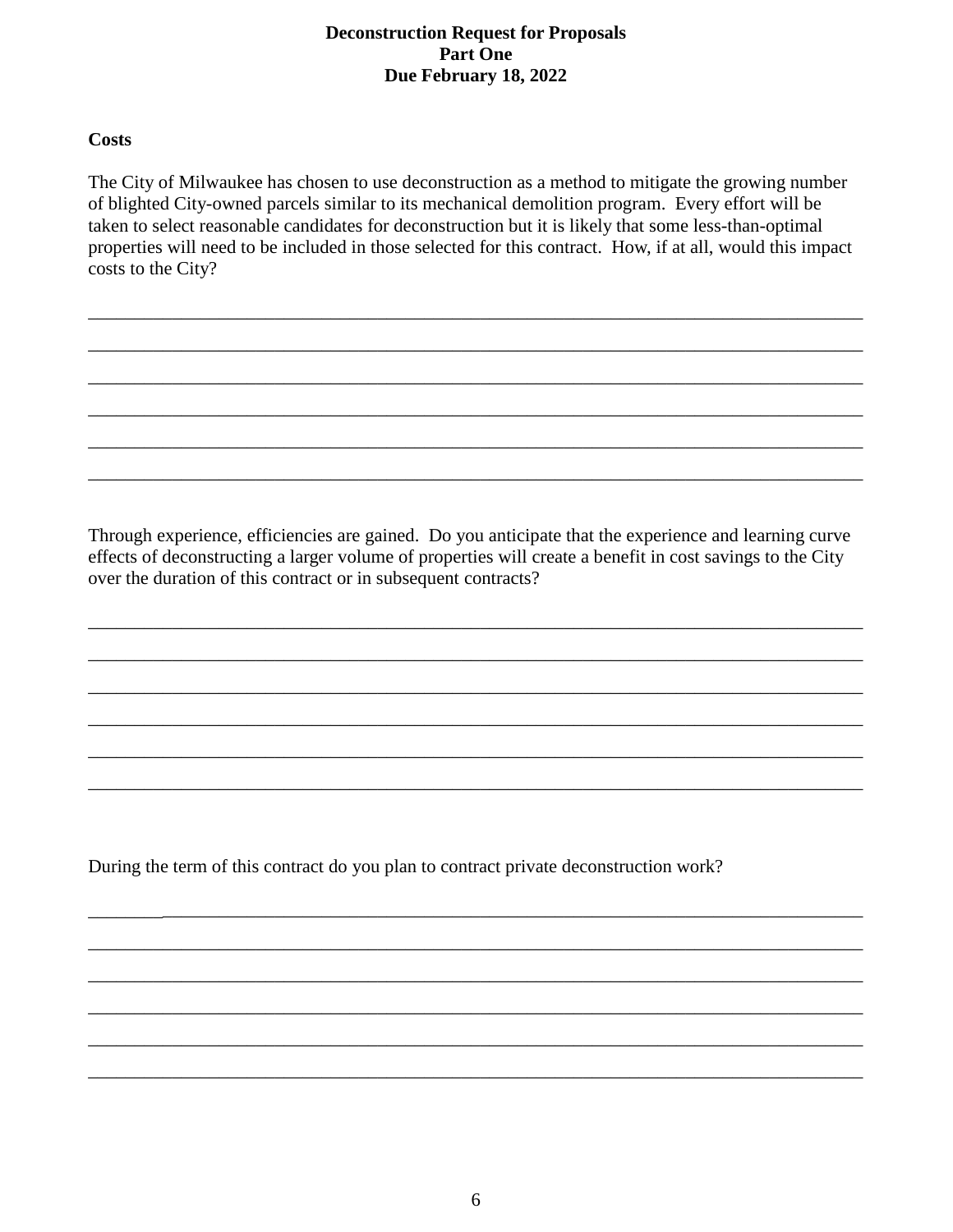Beyond the term of this initial contract, what are your plans to continue deconstruction?

#### Compliance

Explain your plans to achieve Residents Preference Program (RPP) goals of 40% of the total worker hours. Hours worked should extend through sales/donation of materials salvaged and include any employees, subcontractors and 'volunteers' working on site or off-site handling/processing salvaged materials.

Explain how you will achieve the Small Business Enterprise (SBE) goal of 25% of the total contracted amount.